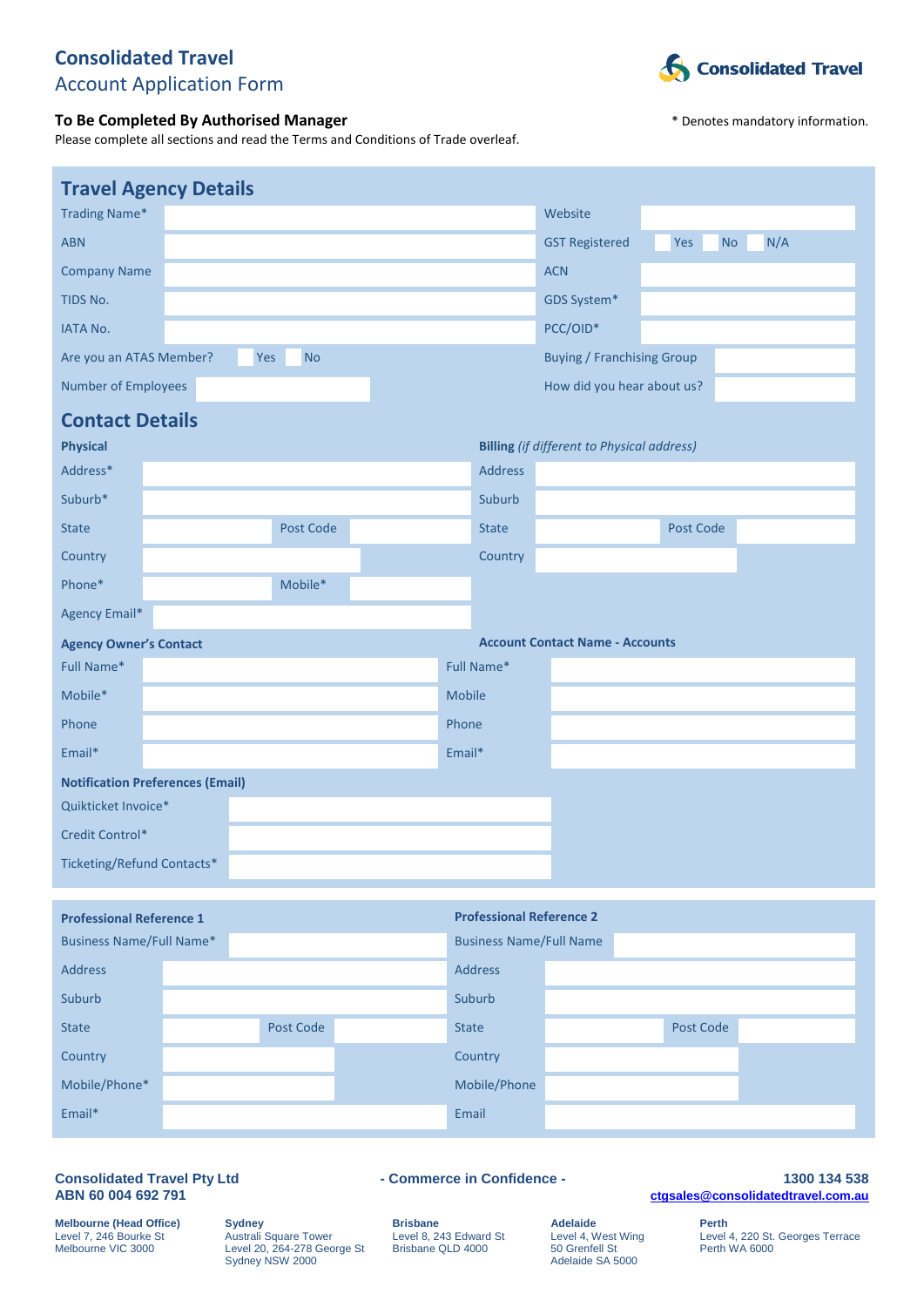### Account Application Form

### **1. Definitions**

- 1.1 "Consolidated" means Consolidated Travel Pty Ltd, its successors and assigns or any person acting on behalf of and with the authority of Consolidated Travel Pty Ltd.
- 1.2 "Agent" means the person/s buying the Tickets as specified in any invoice, document or order, and if there is more than one Agent is a reference to each Agent jointly and severally.
- 1.3 "Tickets" means all Tickets or Services supplied by Consolidated to the Agent at the Agent's request from time to time (where the context so permits the terms 'Tickets' or 'Services' shall be interchangeable for the other).
- 1.4 "Price" means the Price payable for the Tickets as agreed between Consolidated and the Agent in accordance with clause [4](#page-1-0) below.

### **2. Acceptance**

- 2.1 The Agent is taken to have exclusively accepted and is immediately bound, jointly and severally, by these terms and conditions if the Agent places an order for or accepts delivery of the Tickets.
- 2.2 These terms and conditions may only be amended with Consolidated's consent in writing and shall prevail to the extent of any inconsistency with any other document or agreement between the Agent and Consolidated.

#### **3. Change in Control**

3.1 The Agent shall give Consolidated not less than fourteen (14) days prior written notice of any proposed change of ownership of the Agent and/or any other change in the Agent's details (including but not limited to, changes in the Agent's name, address, contact phone or fax number/s, or business practice). The Agent shall be liable for any loss incurred by Consolidated as a result of the Agent's failure to comply with this clause.

### <span id="page-1-0"></span>**4. Price and Payment**

- At Consolidated's sole discretion the Price shall be either as indicated on recipient created tax invoices (RCTI) provided by Consolidated to the Agent in respect of Ticket(s) supplied.
- Time for payment for the Ticket(s) shall be of the essence and will be stated on the invoice or any other forms. If no time is stated then payment shall be due seven (7) days following the date of the invoice.
- 4.3 Payment will be made by cash, or by cheque, or by bank cheque, or by direct credit, or by any other method as agreed to between the Agent and Consolidated.
- 4.4 Unless otherwise stated the Price does not include GST. In addition to the Price the Agent must pay to Consolidated an amount equal to any GST Consolidated must pay for any supply by Consolidated under this or any other agreement for the sale of the Tickets. The Agent must pay GST, without deduction or set off of any other amounts, at the same time and on the same basis as the Agent pays the Price. In addition the Agent must pay any other taxes and duties that may be applicable in addition to the Price except where they are expressly included in the Price.

## **5. Recipient Created Tax Invoice (RCTI)**

- <span id="page-1-1"></span>5.1 Consolidated must issue a Recipient Created Tax Invoice (RCI) (as defined within the 'A New Tax System (Tickets and Services Tax) Act 1999" (GST Act) in respect of the Tickets and Services Tax (GST) payable on commission due to the Agent (including, without limitation commissions, overrides, incentives or any other payments on supplies) in accordance with the GST Act.
- 5.2 The Agent must not issue tax invoices in respect of any
- commission due to the Agent as referred to in claus[e 5.1.](#page-1-1) 5.3 The Agent warrants that it is registered for GST and that it will notify Consolidated if it ceases to be registered. Consolidated will not issue a document that would otherwise be an RCTI, on or after the date Consolidated becomes aware that either party is not registered for GST.
- 5.4 Consolidated shall ensure that the RCTI states the ABN provided by the Agent, but it shall be the Agent's responsibility to ensure the ABN number is correct.

#### **6. Delivery**

- 6.1 Delivery dates or times specified by Consolidated are estimates only and Consolidated shall not be liable for any delay in delivery.
- 6.2 The failure of Consolidated to deliver shall not entitle either party to treat this contract as repudiated. 6.3 Consolidated shall not be liable for any loss or damage whatsoever
- due to failure by Consolidated to deliver the Ticket(s) (or any of them) promptly or at all, where due to circumstances beyond the control of Consolidated.

### **7. Risk**

**Authorisation**

If Consolidated retains ownership of the Ticket(s) nonetheless, all risk for the Ticket(s) passes to the Agent on delivery.

#### **8. Errors and Omissions**

<span id="page-1-5"></span><span id="page-1-2"></span>8.1 The Agent shall inspect the Ticket(s) on delivery and shall within seven (7) days of delivery (time being of the essence) notify Consolidated of any alleged defect, shortage in quantity, errors, omissions or failure to comply with the description. The Agent shall afford Consolidated an opportunity to inspect the Ticket(s) within a reasonable time following delivery if the Agent believes the Ticket(s) are defective in any way. If the Agent shall fail to comply with these provisions, the Ticket(s) shall be conclusively presumed to be in accordance with the terms and conditions and free from any defect or error. For defective Ticket(s), which Consolidated has agreed in writing that the Agent is entitled to reject, Consolidated's liability is limited to either (at Consolidated's discretion) replacing the Ticket(s) or rectifying the Ticket(s), except where the Agent has acquired Ticket(s) as a consumer within the meaning of the Competition & Consumers Act 2010 (CCA) or the Fair Trading Acts of the relevant state or territories of Australia, and is therefore also entitled to, at the consumer's discretion either a refund of the purchase Price of the Ticket(s), or rectification of the Ticket(s), or replacement of the Ticket(s).

8.2 Ticket(s) will not be accepted for return other than in accordance wit[h 8.1](#page-1-2) above.

## **9. Warranty**<br>9.1 The Agen

- 9.1 The Agent warrants that they have received the Ticket(s) for the purposes of a business and/or for re-supply in trade and:
	- (a) to the extent permitted by statute, no warranty is given by  $11.7$ Consolidated as to the quality or suitability of the Ticket(s) for any purpose and any implied warranty, is expressly excluded. Consolidated shall not be responsible for any loss or damage to the Ticket(s), or caused by the Ticket(s), or any part thereof however arising; and
	- (b) Consolidated shall be under no liability whatsoever to the Agent for any indirect and/or consequential loss and/or expense (including loss of profit) suffered by the Agent arising out of a breach by Consolidated of these terms and conditions; and
	- (c) In the event of any breach of this contract by Consolidated, the remedies of the Agent shall be limited to damages which under no circumstances shall exceed the Price of the Ticket(s).

#### **10. Cancellation**

- 10.1 Consolidated may cancel any contract to which these terms and conditions apply or cancel delivery of Ticket(s) at any time before the Ticket(s) are delivered by giving written notice to the Agent. On giving such notice Consolidated shall repay to the Agent any sums paid in respect of the Price. Consolidated shall not be liable for any loss or damage whatsoever arising from such cancellation.
- <span id="page-1-3"></span>10.2 In the event that the Agent cancels delivery of Ticket(s) (including, but not limited to, cancellation due to circumstances beyond the control of the Agent), the Agent shall be liable for a cancellation fee and any loss incurred by Consolidated (including, but not limited to, any loss of profits) up to the time of cancellation.
- 10.3 Consolidated shall be entitled to set off against, deduct from, or withhold, any refund granted to the Agent, any sums owed to Consolidated as per claus[e 10.2.](#page-1-3)

#### **11. Privacy Act 1988**

- <span id="page-1-4"></span>11.1 The Agent agrees for Consolidated to obtain from a credit reporting body (CRB) a credit report containing personal credit information (e.g. name, address, D.O.B, occupation, previous credit applications, credit history) about the Agent in relation to credit provided by Consolidated.
- 11.2 The Agent agrees that Consolidated may exchange information about the Agent with those credit providers and with related body corporates for the following purposes:
	- (a) to assess an application by the Agent; and/or
	- (b) to notify other credit providers of a default by the Agent; and/or (c) to exchange information with other credit providers as to the status of this credit account, where the Agent is in default with other credit providers; and/or
- (d) to assess the creditworthiness of the Agent including the Agent's repayment history in the preceding two years. 11.3 The Agent consents to Consolidated being given a consumer credit
- report to collect overdue payment on commercial credit. 11.4 The Agent agrees that personal credit information provided may be
	- used and retained by Consolidated for the following purposes (and for other agreed purposes or required by): (a) the provision of Tickets; and/or
	- (b) analysing, verifying and/or checking the Agent's credit, payment and/or status in relation to the provision of Tickets; and/or
	- (c) processing of any payment instructions, direct debit facilities and/or credit facilities requested by the Agent; and/or
	- (d) enabling the collection of amounts outstanding in relation to the **Tickets**
- 11.5 Consolidated may give information about the Agent to a CRB for the following purposes:
	- (a) to obtain a consumer credit report;
- (b) allow the CRB to create or maintain a credit information file about the Agent including credit history. 11.6 The information given to the CRB may include:
	- (a) personal information as outlined i[n 11.1](#page-1-4) above;
	- (b) name of the credit provider and that Consolidated is a current credit provider to the Agent;
	- (c) whether the credit provider is a licensee;
	- (d) type of consumer credit;
	- (e) details concerning the Agent's application for credit or commercial credit (e.g. date of commencement/termination of the credit account and the amount requested);
	- (f) advice of consumer credit defaults, overdue accounts, loan repayments or outstanding monies which are overdue by more than sixty (60) days and for which written notice for request of payment has been made and debt recovery action commenced or alternatively that the Agent no longer has any overdue accounts and Consolidated has been paid or otherwise discharged and all details surrounding that discharge(e.g. dates of payments);
	- (g) information that, in the opinion of Consolidated, the Agent has committed a serious credit infringement;
	- (h) advice that the amount of the Agent's overdue payment is equal to or more than one hundred and fifty dollars (\$150).
	- The Agent shall have the right to request (by e-mail) from Consolidated:
	- (a) a copy of the information about the Agent retained by Consolidated and the right to request that Consolidated correct any incorrect information; and
	- (b) that Consolidated does not disclose any personal information about the Agent for the purpose of direct marketing.
	- Consolidated will destroy personal information upon the Agent's request (by e-mail) or if it is no longer required unless it is required in order to fulfil the obligations of this agreement or is required to be maintained and/or stored in accordance with the law.
- The Agent can make a privacy complaint by contacting Consolidated via e-mail. Consolidated will respond to that complaint within seven (7) days of receipt and will take all reasonable steps to make a decision as to the complaint within thirty (30) days of receipt of the complaint. In the event that the Agent is not satisfied with the resolution provided, the Agent can make a complaint to the Information Commissioner at www.oaic.gov.au.

#### **12. General**

- 12.1 The failure by Consolidated to enforce any provision of these terms and conditions shall not be treated as a waiver of that provision, nor shall it affect Consolidated's right to subsequently enforce that provision. If any provision of these terms and conditions shall be invalid, void, illegal or unenforceable the validity, existence, legality and enforceability of the remaining provisions shall not be affected,
- prejudiced or impaired. 12.2 These terms and conditions and any contract to which they apply shall be governed by the laws of Victoria in which Consolidated has its principal place of business, and are subject to the jurisdiction of the courts in that state.
- 12.3 Subject to clause [8](#page-1-5) Consolidated shall be under no liability whatsoever to the Agent for any indirect and/or consequential loss and/or expense (including loss of profit) suffered by the Agent arising out of a breach by Consolidated of these terms and conditions (alternatively Consolidated's liability shall be limited to damages which under no circumstances shall exceed the Price of the Tickets).
- The Agent shall not be entitled to set off against, or deduct from the Price, any sums owed or claimed to be owed to the Agent by Consolidated nor to withhold payment of any invoice because part of that invoice is in dispute.
- 12.5 Consolidated may license or sub-contract all or any part of its rights and obligations without the Agent's consent.
- The Agent agrees that Consolidated may amend these terms and conditions at any time. If Consolidated makes a change to these terms and conditions, then that change will take effect from the date on which Consolidated notifies the Agent of such change. The Agent will be taken to have accepted such changes if the Agent makes a further request for Consolidated to provide Tickets to the Agent.
- 12.7 Neither party shall be liable for any default due to any act of God, war, terrorism, strike, lock-out, industrial action, fire, flood, storm or other event beyond the reasonable control of either party.
- 12.8 The Agent warrants that it has the power to enter into this agreement and has obtained all necessary authorisations to allow it to do so, it is not insolvent and that this agreement creates binding and valid legal obligations on it.

|                     | I certify that I am an authorised manager of the agency to request account set up. I have read and understood the TERMS |
|---------------------|-------------------------------------------------------------------------------------------------------------------------|
| <b>uthorisation</b> | AND CONDITIONS OF TRADE of Consolidated Travel Pty Ltd which form part of, and are intended to be read in conjunction   |
|                     | with this Account Application and agree to be bound by these conditions.                                                |

| Manager's Name |             | Manager's Signature |
|----------------|-------------|---------------------|
| Position       | <b>Date</b> |                     |